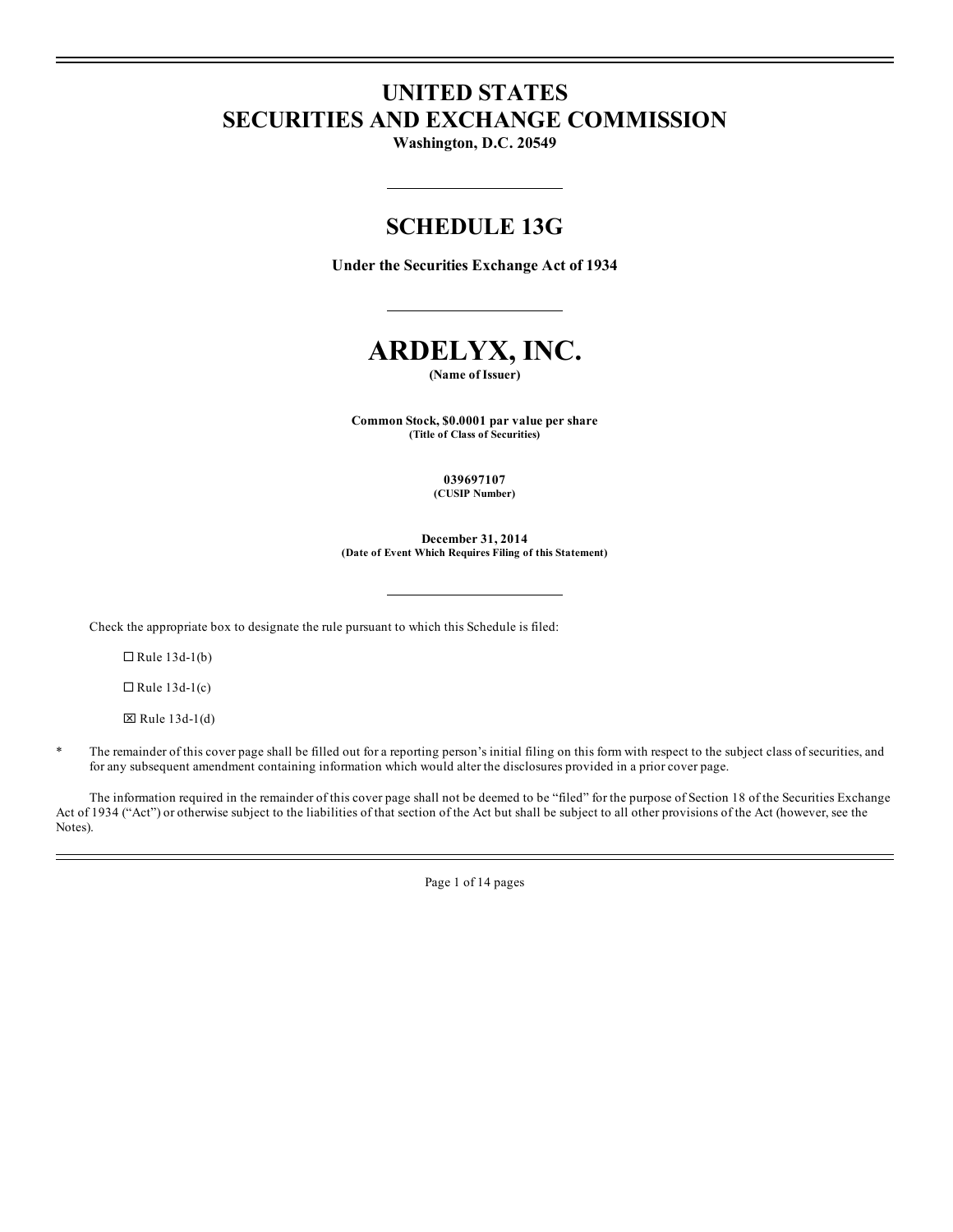|                          | Names of reporting persons                                              |                                                                         |                                                              |  |  |  |
|--------------------------|-------------------------------------------------------------------------|-------------------------------------------------------------------------|--------------------------------------------------------------|--|--|--|
|                          | CMEA Ventures VII, GP, LLC                                              |                                                                         |                                                              |  |  |  |
| $\overline{2}$           | (a) $\Box$                                                              | Check the appropriate box if a member of a group<br>$(b) \boxtimes (1)$ |                                                              |  |  |  |
| 3                        | SEC use only                                                            |                                                                         |                                                              |  |  |  |
| $\overline{4}$           |                                                                         |                                                                         | Citizenship or place of organization                         |  |  |  |
|                          | Delaware                                                                |                                                                         |                                                              |  |  |  |
|                          |                                                                         | 5                                                                       | Sole voting power                                            |  |  |  |
|                          |                                                                         |                                                                         | 0 Shares                                                     |  |  |  |
| Number of<br>shares      |                                                                         | 6                                                                       | Shared voting power                                          |  |  |  |
| beneficially<br>owned by |                                                                         |                                                                         | 3,709,738 Shares (2)                                         |  |  |  |
| each<br>reporting        |                                                                         | $\tau$                                                                  | Sole dispositive power                                       |  |  |  |
| person<br>with:          |                                                                         |                                                                         | 0 Shares                                                     |  |  |  |
|                          |                                                                         | 8                                                                       | Shared dispositive power                                     |  |  |  |
|                          |                                                                         |                                                                         | 3,709,738 Shares (2)                                         |  |  |  |
| 9                        |                                                                         |                                                                         | Aggregate amount beneficially owned by each reporting person |  |  |  |
|                          | 3,709,738 Shares (2)                                                    |                                                                         |                                                              |  |  |  |
| 10                       | Check if the aggregate amount in Row (9) excludes certain shares $\Box$ |                                                                         |                                                              |  |  |  |
| 11                       | Percent of class represented by amount in Row (9)                       |                                                                         |                                                              |  |  |  |
|                          | $20.0\%$ (3)                                                            |                                                                         |                                                              |  |  |  |
| 12                       |                                                                         |                                                                         | Type of reporting person                                     |  |  |  |
|                          | 00                                                                      |                                                                         |                                                              |  |  |  |

- (1) This Schedule 13G is filed by CMEA Ventures VII GP, LLC ("CMEA GP LLC"), CMEA Ventures VII GP, L.P. (CMEA GP LP"), CMEA Ventures VII, L.P. ("CMEA VII") and CMEA Ventures VII (Parallel), L.P. ("CMEA Parallel"), David J. Collier ("Collier"), Faysal A. Sohail ("Sohail") and James F. Watson ("Watson") (together, the "Reporting Persons"). The Reporting Persons may be considered a "group" for purposes of Section 13 of the Exchange Act and expressly disclaim status as a "group" for purposes of this Schedule 13G. CMEA GP LLC serves as the general partner of CMEA GP LP, which serves as the general partner of CMEA and CMEA Parallel and may be deemed to own beneficially the shares held by CMEA and CMEA Parallel. Collier, Watson and Sohail share voting and investment power over and may be deemed to own beneficially the shares held by CMEA VII and CMEA Parallel.
- (2) Includes 3,616,966 shares of Common Stock held by CMEA VII and 92,772 shares of Common Stock held by CMEA Parallel as of December 31, 2014. As of February 10, 2015, CMEA VII held 3,158,716 shares and CMEA Parallel held 80,990 shares.
- (3) The percentage is based upon 18,540,094 shares of Common Stock of the Issuer outstanding (as of October 31, 2014) as reported by the Issuer in its 10- Q for the period ended September 30, 2014; and filed on November 7, 2014. As of February 10, 2015, the percentage equaled 17.5%.

Page 2 of 14 pages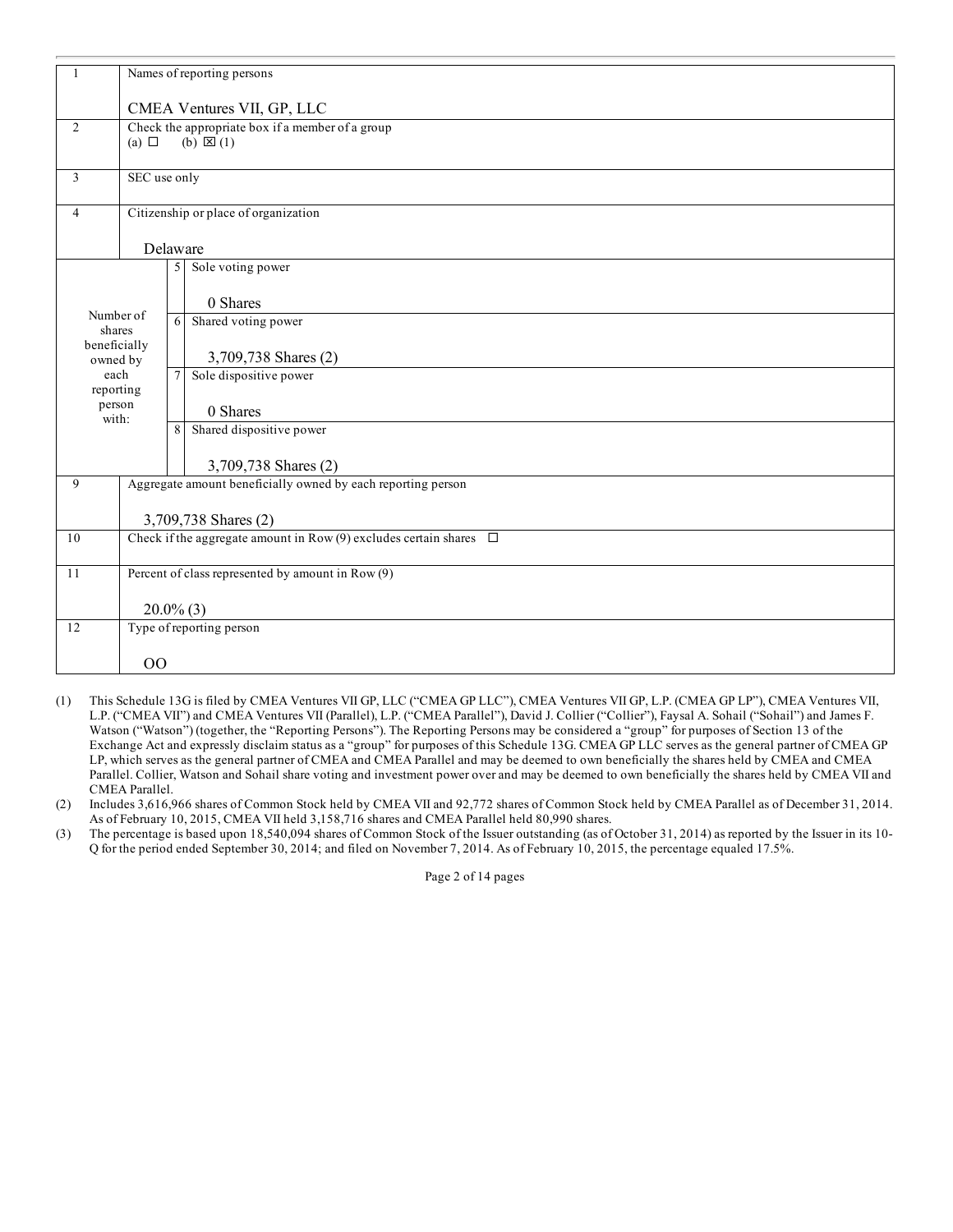| 1                        | Names of reporting persons                                              |                                                                         |                                                              |  |  |  |
|--------------------------|-------------------------------------------------------------------------|-------------------------------------------------------------------------|--------------------------------------------------------------|--|--|--|
|                          | CMEA Ventures VII GP, L.P.                                              |                                                                         |                                                              |  |  |  |
| $\overline{2}$           | (a) $\Box$                                                              | Check the appropriate box if a member of a group<br>$(b) \boxtimes (1)$ |                                                              |  |  |  |
| 3                        | SEC use only                                                            |                                                                         |                                                              |  |  |  |
| 4                        |                                                                         |                                                                         | Citizenship or place of organization                         |  |  |  |
|                          | Delaware                                                                |                                                                         |                                                              |  |  |  |
|                          |                                                                         | 5                                                                       | Sole voting power                                            |  |  |  |
| Number of                |                                                                         |                                                                         | 0 Shares                                                     |  |  |  |
| shares                   |                                                                         | 6                                                                       | Shared voting power                                          |  |  |  |
| beneficially<br>owned by |                                                                         |                                                                         | 3,709,738 Shares (2)                                         |  |  |  |
| each<br>reporting        |                                                                         | 7                                                                       | Sole dispositive power                                       |  |  |  |
| person<br>with:          |                                                                         |                                                                         | 0 Shares                                                     |  |  |  |
|                          |                                                                         | 8                                                                       | Shared dispositive power                                     |  |  |  |
|                          |                                                                         |                                                                         | 3,709,738 Shares (2)                                         |  |  |  |
| 9                        |                                                                         |                                                                         | Aggregate amount beneficially owned by each reporting person |  |  |  |
|                          | 3,709,738 Shares (2)                                                    |                                                                         |                                                              |  |  |  |
| 10                       | Check if the aggregate amount in Row (9) excludes certain shares $\Box$ |                                                                         |                                                              |  |  |  |
| 11                       |                                                                         |                                                                         | Percent of class represented by amount in Row (9)            |  |  |  |
|                          | $20.0\%$ (3)                                                            |                                                                         |                                                              |  |  |  |
| 12                       |                                                                         |                                                                         | Type of reporting person                                     |  |  |  |
|                          | PN                                                                      |                                                                         |                                                              |  |  |  |

- (1) This Schedule 13G is filed by CMEA Ventures VII GP, LLC ("CMEA GP LLC"), CMEA Ventures VII GP, L.P. (CMEA GP LP"), CMEA Ventures VII, L.P. ("CMEA VII") and CMEA Ventures VII (Parallel), L.P. ("CMEA Parallel"), David J. Collier ("Collier"), Faysal A. Sohail ("Sohail") and James F. Watson ("Watson") (together, the "Reporting Persons"). The Reporting Persons may be considered a "group" for purposes of Section 13 of the Exchange Act and expressly disclaim status as a "group" for purposes of this Schedule 13G. CMEA GP LLC serves as the general partner of CMEA GP LP, which serves as the general partner of CMEA and CMEA Parallel and may be deemed to own beneficially the shares held by CMEA and CMEA Parallel. Collier, Watson and Sohail share voting and investment power over and may be deemed to own beneficially the shares held by CMEA VII and CMEA Parallel.
- (2) Includes 3,616,966 shares of Common Stock held by CMEA VII and 92,772 shares of Common Stock held by CMEA Parallel as of December 31, 2014. As of February 10, 2015, CMEA VII held 3,158,716 shares and CMEA Parallel held 80,990 shares.
- (3) The percentage is based upon 18,540,094 shares of Common Stock of the Issuer outstanding (as of October 31, 2014) as reported by the Issuer in its 10- Q for the period ended September 30, 2014; and filed on November 7, 2014. As of February 10, 2015, the percentage equaled 17.5%.

Page 3 of 14 pages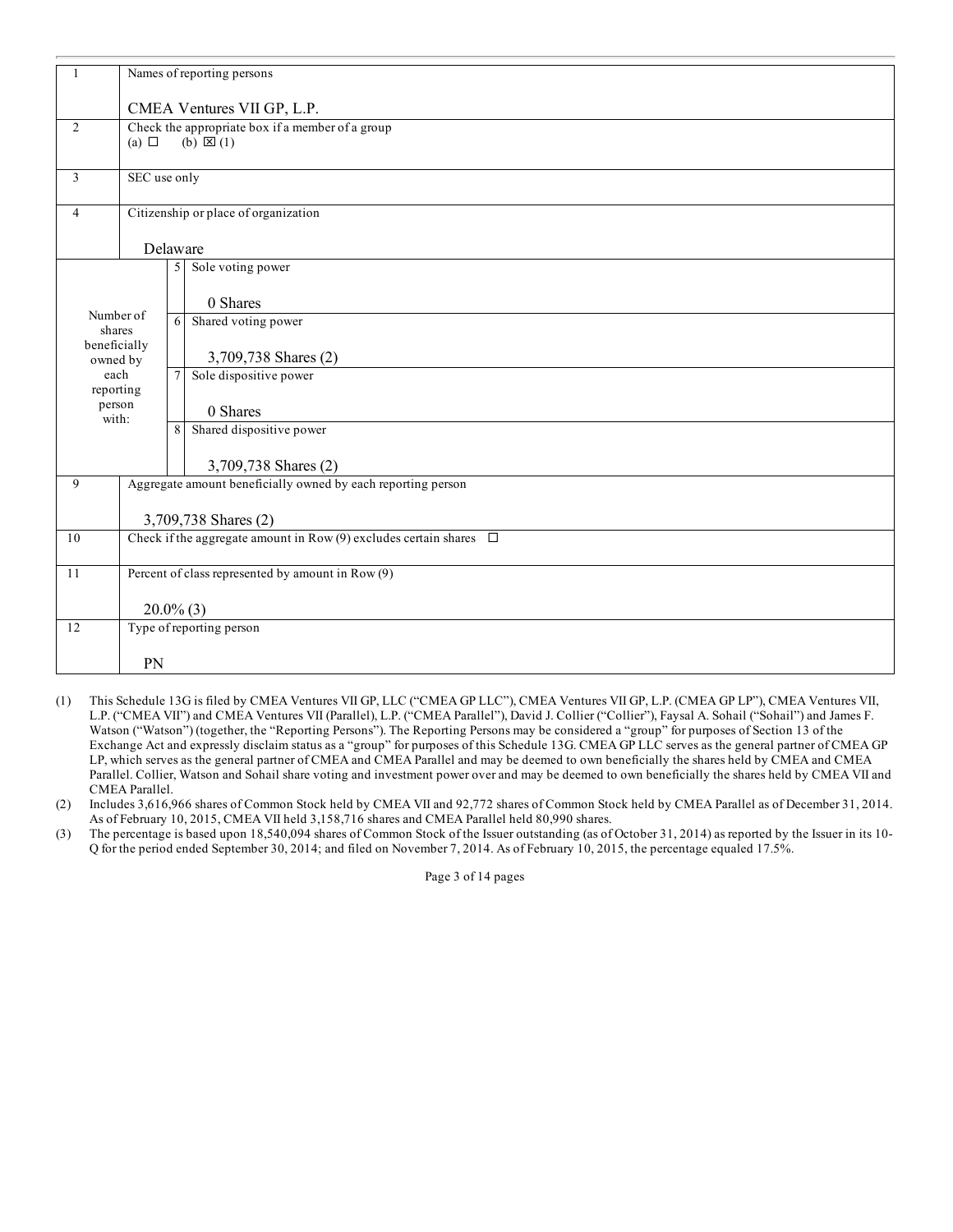|                          | Names of reporting persons                                              |                                                                         |                                                              |  |  |  |
|--------------------------|-------------------------------------------------------------------------|-------------------------------------------------------------------------|--------------------------------------------------------------|--|--|--|
|                          | CMEA Ventures VII, L.P.                                                 |                                                                         |                                                              |  |  |  |
| $\overline{2}$           | (a) $\Box$                                                              | Check the appropriate box if a member of a group<br>$(b) \boxtimes (1)$ |                                                              |  |  |  |
| 3                        | SEC use only                                                            |                                                                         |                                                              |  |  |  |
| $\overline{4}$           |                                                                         |                                                                         | Citizenship or place of organization                         |  |  |  |
|                          | Delaware                                                                |                                                                         |                                                              |  |  |  |
|                          |                                                                         | 5                                                                       | Sole voting power                                            |  |  |  |
|                          |                                                                         |                                                                         | 0 Shares                                                     |  |  |  |
| Number of<br>shares      |                                                                         | 6                                                                       | Shared voting power                                          |  |  |  |
| beneficially<br>owned by |                                                                         |                                                                         | 3,709,738 Shares (2)                                         |  |  |  |
| each<br>reporting        |                                                                         | $\tau$                                                                  | Sole dispositive power                                       |  |  |  |
| person<br>with:          |                                                                         |                                                                         | 0 Shares                                                     |  |  |  |
|                          |                                                                         | 8                                                                       | Shared dispositive power                                     |  |  |  |
|                          |                                                                         |                                                                         | 3,709,738 Shares (2)                                         |  |  |  |
| 9                        |                                                                         |                                                                         | Aggregate amount beneficially owned by each reporting person |  |  |  |
|                          | 3,709,738 Shares (2)                                                    |                                                                         |                                                              |  |  |  |
| $1\,0$                   | Check if the aggregate amount in Row (9) excludes certain shares $\Box$ |                                                                         |                                                              |  |  |  |
| 11                       | Percent of class represented by amount in Row (9)                       |                                                                         |                                                              |  |  |  |
|                          | $20.0\%$ (3)                                                            |                                                                         |                                                              |  |  |  |
| 12                       |                                                                         |                                                                         | Type of reporting person                                     |  |  |  |
|                          | PN                                                                      |                                                                         |                                                              |  |  |  |

- (1) This Schedule 13G is filed by CMEA Ventures VII GP, LLC ("CMEA GP LLC"), CMEA Ventures VII GP, L.P. (CMEA GP LP"), CMEA Ventures VII, L.P. ("CMEA VII") and CMEA Ventures VII (Parallel), L.P. ("CMEA Parallel"), David J. Collier ("Collier"), Faysal A. Sohail ("Sohail") and James F. Watson ("Watson") (together, the "Reporting Persons"). The Reporting Persons may be considered a "group" for purposes of Section 13 of the Exchange Act and expressly disclaim status as a "group" for purposes of this Schedule 13G. CMEA GP LLC serves as the general partner of CMEA GP LP, which serves as the general partner of CMEA and CMEA Parallel and may be deemed to own beneficially the shares held by CMEA and CMEA Parallel. Collier, Watson and Sohail share voting and investment power over and may be deemed to own beneficially the shares held by CMEA VII and CMEA Parallel.
- (2) Includes 3,616,966 shares of Common Stock held by CMEA VII and 92,772 shares of Common Stock held by CMEA Parallel as of December 31, 2014. As of February 10, 2015, CMEA VII held 3,158,716 shares and CMEA Parallel held 80,990 shares.
- (3) The percentage is based upon 18,540,094 shares of Common Stock of the Issuer outstanding (as of October 31, 2014) as reported by the Issuer in its 10- Q for the period ended September 30, 2014; and filed on November 7, 2014. As of February 10, 2015, the percentage equaled 17.5%.

Page 4 of 14 pages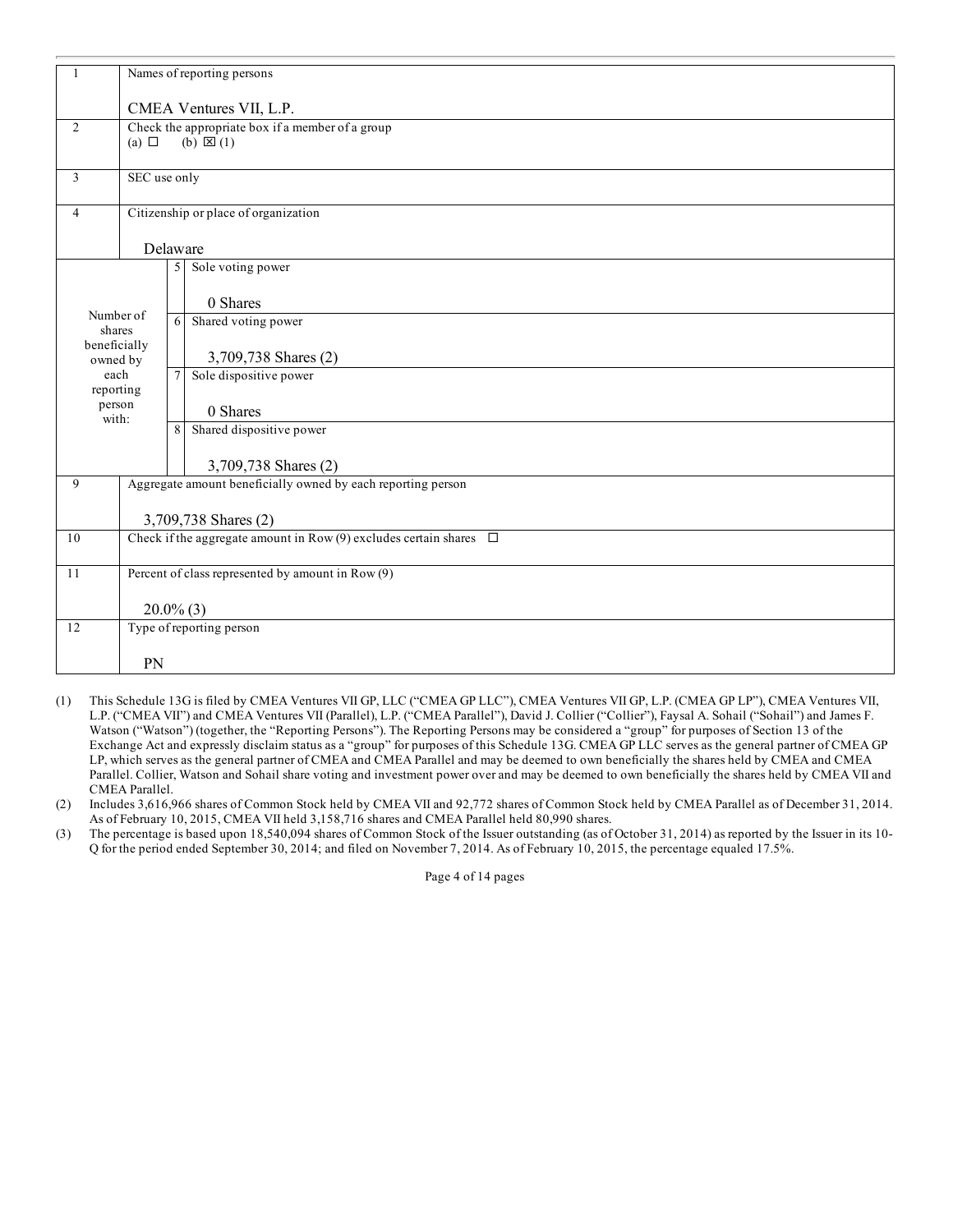| 1                        | Names of reporting persons                                              |                                                                      |                                                              |  |  |  |
|--------------------------|-------------------------------------------------------------------------|----------------------------------------------------------------------|--------------------------------------------------------------|--|--|--|
|                          | CMEA Ventures VII (Parallel), L.P.                                      |                                                                      |                                                              |  |  |  |
| $\overline{2}$           | (a) $\Box$                                                              | Check the appropriate box if a member of a group<br>$(b) \times (1)$ |                                                              |  |  |  |
| 3                        | SEC use only                                                            |                                                                      |                                                              |  |  |  |
| 4                        |                                                                         |                                                                      | Citizenship or place of organization                         |  |  |  |
|                          | Delaware                                                                |                                                                      |                                                              |  |  |  |
|                          |                                                                         | 5                                                                    | Sole voting power                                            |  |  |  |
| Number of                |                                                                         |                                                                      | 0 Shares                                                     |  |  |  |
| shares                   |                                                                         | 6                                                                    | Shared voting power                                          |  |  |  |
| beneficially<br>owned by |                                                                         |                                                                      | 3,709,738 Shares (2)                                         |  |  |  |
| each<br>reporting        |                                                                         | 7                                                                    | Sole dispositive power                                       |  |  |  |
| person<br>with:          |                                                                         |                                                                      | 0 Shares                                                     |  |  |  |
|                          |                                                                         | 8                                                                    | Shared dispositive power                                     |  |  |  |
|                          |                                                                         |                                                                      | 3,709,738 Shares (2)                                         |  |  |  |
| 9                        |                                                                         |                                                                      | Aggregate amount beneficially owned by each reporting person |  |  |  |
|                          | 3,709,738 Shares (2)                                                    |                                                                      |                                                              |  |  |  |
| 10                       | Check if the aggregate amount in Row (9) excludes certain shares $\Box$ |                                                                      |                                                              |  |  |  |
| 11                       | Percent of class represented by amount in Row (9)                       |                                                                      |                                                              |  |  |  |
|                          | $20.0\%$ (3)                                                            |                                                                      |                                                              |  |  |  |
| 12                       |                                                                         |                                                                      | Type of reporting person                                     |  |  |  |
|                          | PN                                                                      |                                                                      |                                                              |  |  |  |

- (1) This Schedule 13G is filed by CMEA Ventures VII GP, LLC ("CMEA GP LLC"), CMEA Ventures VII GP, L.P. (CMEA GP LP"), CMEA Ventures VII, L.P. ("CMEA VII") and CMEA Ventures VII (Parallel), L.P. ("CMEA Parallel"), David J. Collier ("Collier"), Faysal A. Sohail ("Sohail") and James F. Watson ("Watson") (together, the "Reporting Persons"). The Reporting Persons may be considered a "group" for purposes of Section 13 of the Exchange Act and expressly disclaim status as a "group" for purposes of this Schedule 13G. CMEA GP LLC serves as the general partner of CMEA GP LP, which serves as the general partner of CMEA and CMEA Parallel and may be deemed to own beneficially the shares held by CMEA and CMEA Parallel. Collier, Watson and Sohail share voting and investment power over and may be deemed to own beneficially the shares held by CMEA VII and CMEA Parallel.
- (2) Includes 3,616,966 shares of Common Stock held by CMEA VII and 92,772 shares of Common Stock held by CMEA Parallel as of December 31, 2014. As of February 10, 2015, CMEA VII held 3,158,716 shares and CMEA Parallel held 80,990 shares.
- (3) The percentage is based upon 18,540,094 shares of Common Stock of the Issuer outstanding (as of October 31, 2014) as reported by the Issuer in its 10- Q for the period ended September 30, 2014; and filed on November 7, 2014. As of February 10, 2015, the percentage equaled 17.5%.

Page 5 of 14 pages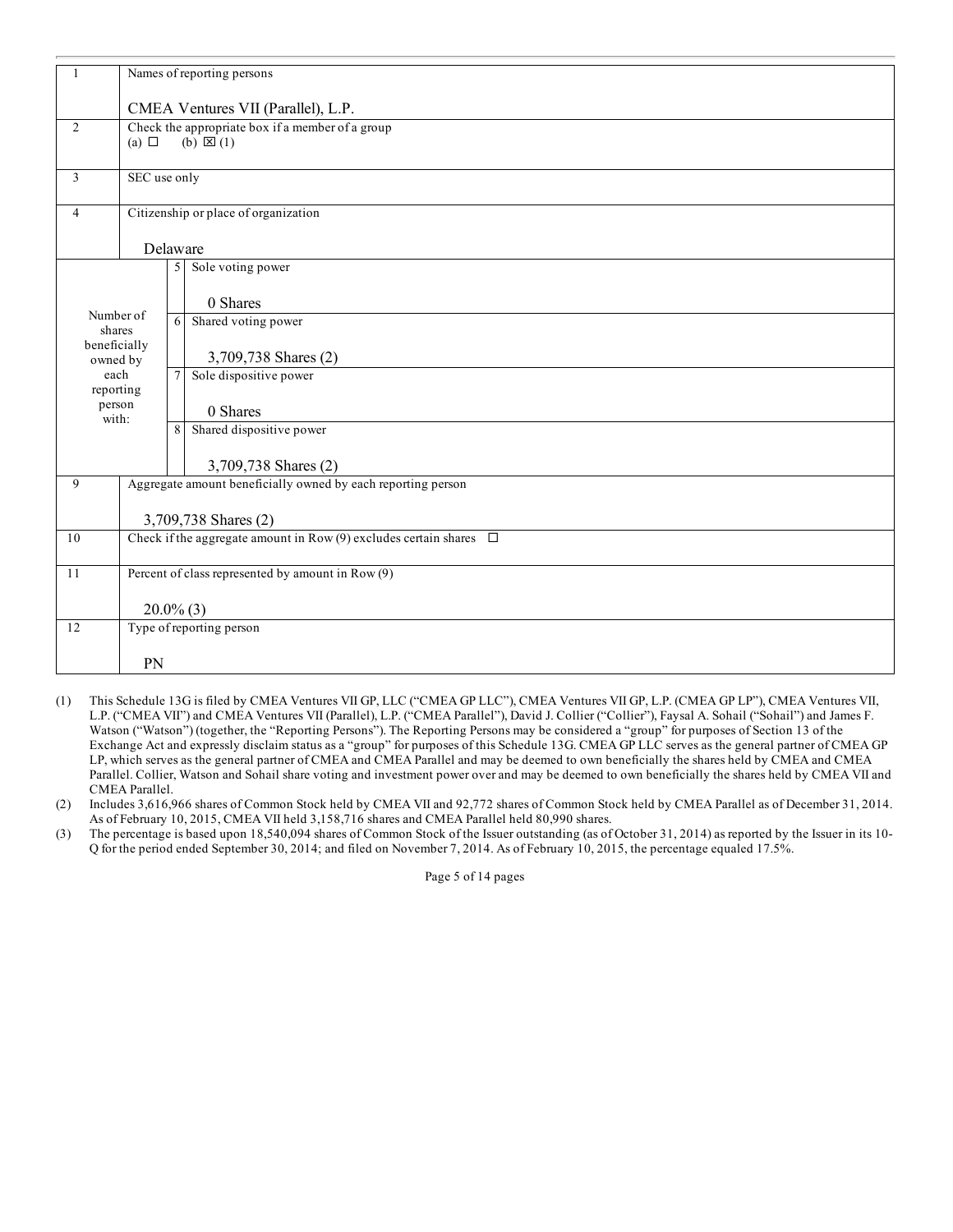|                          | Names of reporting persons                                              |                                                                      |                                                              |  |  |  |
|--------------------------|-------------------------------------------------------------------------|----------------------------------------------------------------------|--------------------------------------------------------------|--|--|--|
|                          | David J Collier                                                         |                                                                      |                                                              |  |  |  |
| $\overline{2}$           | (a) $\Box$                                                              | Check the appropriate box if a member of a group<br>$(b) \times (1)$ |                                                              |  |  |  |
| 3                        | SEC use only                                                            |                                                                      |                                                              |  |  |  |
| 4                        |                                                                         |                                                                      | Citizenship or place of organization                         |  |  |  |
|                          |                                                                         |                                                                      | United States of America                                     |  |  |  |
|                          |                                                                         | 5                                                                    | Sole voting power                                            |  |  |  |
| Number of                |                                                                         |                                                                      | 0 Shares                                                     |  |  |  |
| shares                   |                                                                         | 6                                                                    | Shared voting power                                          |  |  |  |
| beneficially<br>owned by |                                                                         |                                                                      | 3,709,738 Shares (2)                                         |  |  |  |
| each<br>reporting        |                                                                         | $\tau$                                                               | Sole dispositive power                                       |  |  |  |
| person<br>with:          |                                                                         |                                                                      | 0 Shares                                                     |  |  |  |
|                          |                                                                         | 8                                                                    | Shared dispositive power                                     |  |  |  |
|                          |                                                                         |                                                                      | 3,709,738 Shares (2)                                         |  |  |  |
| 9                        |                                                                         |                                                                      | Aggregate amount beneficially owned by each reporting person |  |  |  |
|                          | 3,709,738 Shares (2)                                                    |                                                                      |                                                              |  |  |  |
| 10                       | Check if the aggregate amount in Row (9) excludes certain shares $\Box$ |                                                                      |                                                              |  |  |  |
| 11                       | Percent of class represented by amount in Row (9)                       |                                                                      |                                                              |  |  |  |
|                          | $20.0\%$ (3)                                                            |                                                                      |                                                              |  |  |  |
| 12                       |                                                                         |                                                                      | Type of reporting person                                     |  |  |  |
|                          | IN                                                                      |                                                                      |                                                              |  |  |  |

- (1) This Schedule 13G is filed by CMEA Ventures VII GP, LLC ("CMEA GP LLC"), CMEA Ventures VII GP, L.P. (CMEA GP LP"), CMEA Ventures VII, L.P. ("CMEA VII") and CMEA Ventures VII (Parallel), L.P. ("CMEA Parallel"), David J. Collier ("Collier"), Faysal A. Sohail ("Sohail") and James F. Watson ("Watson") (together, the "Reporting Persons"). The Reporting Persons may be considered a "group" for purposes of Section 13 of the Exchange Act and expressly disclaim status as a "group" for purposes of this Schedule 13G. CMEA GP LLC serves as the general partner of CMEA GP LP, which serves as the general partner of CMEA and CMEA Parallel and may be deemed to own beneficially the shares held by CMEA and CMEA Parallel. Collier, Watson and Sohail share voting and investment power over and may be deemed to own beneficially the shares held by CMEA VII and CMEA Parallel.
- (2) Includes 3,616,966 shares of Common Stock held by CMEA VII and 92,772 shares of Common Stock held by CMEA Parallel as of December 31, 2014. As of February 10, 2015, CMEA VII held 3,158,716 shares and CMEA Parallel held 80,990 shares.
- (3) The percentage is based upon 18,540,094 shares of Common Stock of the Issuer outstanding (as of October 31, 2014) as reported by the Issuer in its 10- Q for the period ended September 30, 2014; and filed on November 7, 2014. As of February 10, 2015, the percentage equaled 17.5%.

Page 6 of 14 pages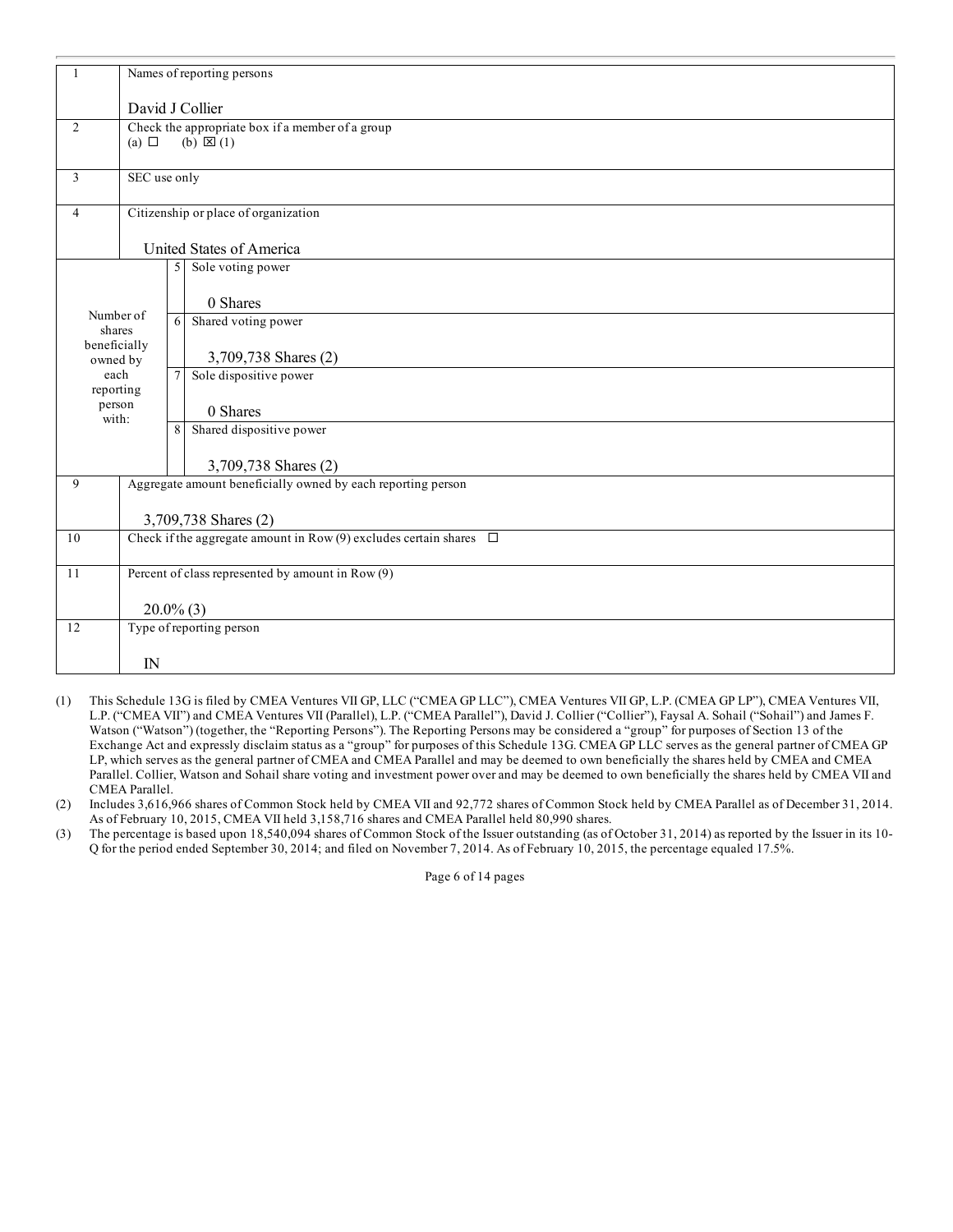|                          | Names of reporting persons                                              |                                                                         |                                                              |  |  |  |
|--------------------------|-------------------------------------------------------------------------|-------------------------------------------------------------------------|--------------------------------------------------------------|--|--|--|
|                          | James F Watson                                                          |                                                                         |                                                              |  |  |  |
| $\overline{2}$           | (a) $\Box$                                                              | Check the appropriate box if a member of a group<br>$(b) \boxtimes (1)$ |                                                              |  |  |  |
| 3                        | SEC use only                                                            |                                                                         |                                                              |  |  |  |
| 4                        |                                                                         |                                                                         | Citizenship or place of organization                         |  |  |  |
|                          |                                                                         |                                                                         | United States of America                                     |  |  |  |
|                          |                                                                         | 5                                                                       | Sole voting power                                            |  |  |  |
| Number of                |                                                                         |                                                                         | 0 Shares                                                     |  |  |  |
| shares                   |                                                                         | 6                                                                       | Shared voting power                                          |  |  |  |
| beneficially<br>owned by |                                                                         |                                                                         | 3,709,738 Shares (2)                                         |  |  |  |
| each<br>reporting        |                                                                         | $\tau$                                                                  | Sole dispositive power                                       |  |  |  |
| person<br>with:          |                                                                         |                                                                         | 0 Shares                                                     |  |  |  |
|                          |                                                                         | 8                                                                       | Shared dispositive power                                     |  |  |  |
|                          |                                                                         |                                                                         | 3,709,738 Shares (2)                                         |  |  |  |
| 9                        |                                                                         |                                                                         | Aggregate amount beneficially owned by each reporting person |  |  |  |
|                          | 3,709,738 Shares (2)                                                    |                                                                         |                                                              |  |  |  |
| $10\,$                   | Check if the aggregate amount in Row (9) excludes certain shares $\Box$ |                                                                         |                                                              |  |  |  |
| 11                       | Percent of class represented by amount in Row (9)                       |                                                                         |                                                              |  |  |  |
|                          | $20.0\%$ (3)                                                            |                                                                         |                                                              |  |  |  |
| 12                       |                                                                         |                                                                         | Type of reporting person                                     |  |  |  |
|                          | IN                                                                      |                                                                         |                                                              |  |  |  |

- (1) This Schedule 13G is filed by CMEA Ventures VII GP, LLC ("CMEA GP LLC"), CMEA Ventures VII GP, L.P. (CMEA GP LP"), CMEA Ventures VII, L.P. ("CMEA VII") and CMEA Ventures VII (Parallel), L.P. ("CMEA Parallel"), David J. Collier ("Collier"), Faysal A. Sohail ("Sohail") and James F. Watson ("Watson") (together, the "Reporting Persons"). The Reporting Persons may be considered a "group" for purposes of Section 13 of the Exchange Act and expressly disclaim status as a "group" for purposes of this Schedule 13G. CMEA GP LLC serves as the general partner of CMEA GP LP, which serves as the general partner of CMEA and CMEA Parallel and may be deemed to own beneficially the shares held by CMEA and CMEA Parallel. Collier, Watson and Sohail share voting and investment power over and may be deemed to own beneficially the shares held by CMEA VII and CMEA Parallel.
- (2) Includes 3,616,966 shares of Common Stock held by CMEA VII and 92,772 shares of Common Stock held by CMEA Parallel as of December 31, 2014. As of February 10, 2015, CMEA VII held 3,158,716 shares and CMEA Parallel held 80,990 shares.
- (3) The percentage is based upon 18,540,094 shares of Common Stock of the Issuer outstanding (as of October 31, 2014) as reported by the Issuer in its 10- Q for the period ended September 30, 2014; and filed on November 7, 2014. As of February 10, 2015, the percentage equaled 17.5%.

Page 7 of 14 pages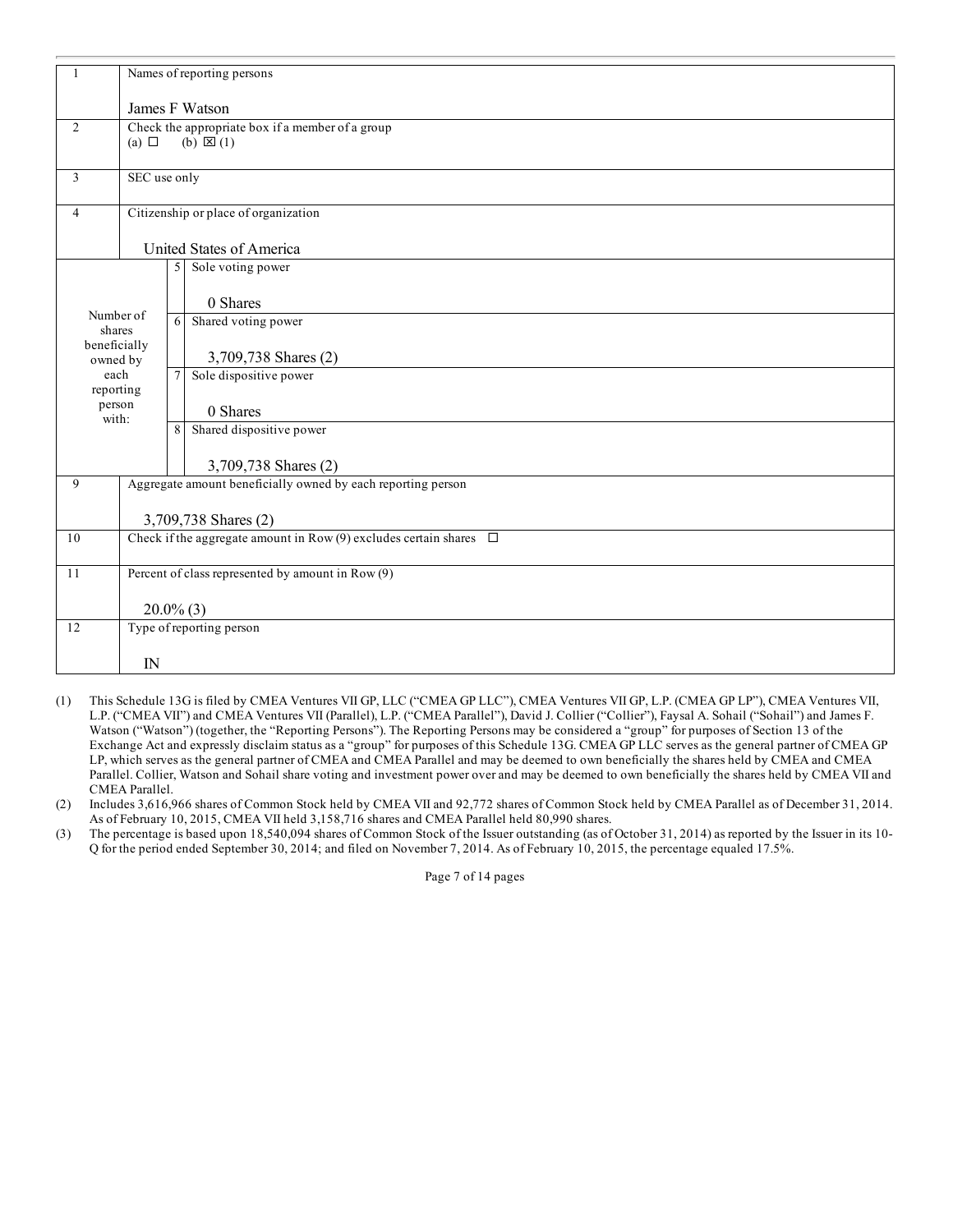|                          | Names of reporting persons                                              |                                                                         |                                                              |  |  |  |
|--------------------------|-------------------------------------------------------------------------|-------------------------------------------------------------------------|--------------------------------------------------------------|--|--|--|
|                          | Faysal A Sohail                                                         |                                                                         |                                                              |  |  |  |
| $\overline{2}$           | (a) $\Box$                                                              | Check the appropriate box if a member of a group<br>$(b) \boxtimes (1)$ |                                                              |  |  |  |
| 3                        | SEC use only                                                            |                                                                         |                                                              |  |  |  |
| 4                        |                                                                         |                                                                         | Citizenship or place of organization                         |  |  |  |
|                          |                                                                         |                                                                         | United States of America                                     |  |  |  |
|                          |                                                                         | 5                                                                       | Sole voting power                                            |  |  |  |
|                          |                                                                         |                                                                         | 0 Shares                                                     |  |  |  |
| Number of<br>shares      |                                                                         | 6                                                                       | Shared voting power                                          |  |  |  |
| beneficially<br>owned by |                                                                         |                                                                         | 3,709,738 Shares (2)                                         |  |  |  |
| each<br>reporting        |                                                                         | $\tau$                                                                  | Sole dispositive power                                       |  |  |  |
| person<br>with:          |                                                                         |                                                                         | 0 Shares                                                     |  |  |  |
|                          |                                                                         | 8                                                                       | Shared dispositive power                                     |  |  |  |
|                          |                                                                         |                                                                         | 3,709,738 Shares (2)                                         |  |  |  |
| 9                        |                                                                         |                                                                         | Aggregate amount beneficially owned by each reporting person |  |  |  |
|                          | 3,709,738 Shares (2)                                                    |                                                                         |                                                              |  |  |  |
| 10                       | Check if the aggregate amount in Row (9) excludes certain shares $\Box$ |                                                                         |                                                              |  |  |  |
| 11                       | Percent of class represented by amount in Row (9)                       |                                                                         |                                                              |  |  |  |
|                          | $20.0\%$ (3)                                                            |                                                                         |                                                              |  |  |  |
| 12                       |                                                                         |                                                                         | Type of reporting person                                     |  |  |  |
|                          | IN                                                                      |                                                                         |                                                              |  |  |  |

- (1) This Schedule 13G is filed by CMEA Ventures VII GP, LLC ("CMEA GP LLC"), CMEA Ventures VII GP, L.P. (CMEA GP LP"), CMEA Ventures VII, L.P. ("CMEA VII") and CMEA Ventures VII (Parallel), L.P. ("CMEA Parallel"), David J. Collier ("Collier"), Faysal A. Sohail ("Sohail") and James F. Watson ("Watson") (together, the "Reporting Persons"). The Reporting Persons may be considered a "group" for purposes of Section 13 of the Exchange Act and expressly disclaim status as a "group" for purposes of this Schedule 13G. CMEA GP LLC serves as the general partner of CMEA GP LP, which serves as the general partner of CMEA and CMEA Parallel and may be deemed to own beneficially the shares held by CMEA and CMEA Parallel. Collier, Watson and Sohail share voting and investment power over and may be deemed to own beneficially the shares held by CMEA VII and CMEA Parallel.
- (2) Includes 3,616,966 shares of Common Stock held by CMEA VII and 92,772 shares of Common Stock held by CMEA Parallel as of December 31, 2014. As of February 10, 2015, CMEA VII held 3,158,716 shares and CMEA Parallel held 80,990 shares.
- (3) The percentage is based upon 18,540,094 shares of Common Stock of the Issuer outstanding (as of October 31, 2014) as reported by the Issuer in its 10- Q for the period ended September 30, 2014; and filed on November 7, 2014. As of February 10, 2015, the percentage equaled 17.5%.

Page 8 of 14 pages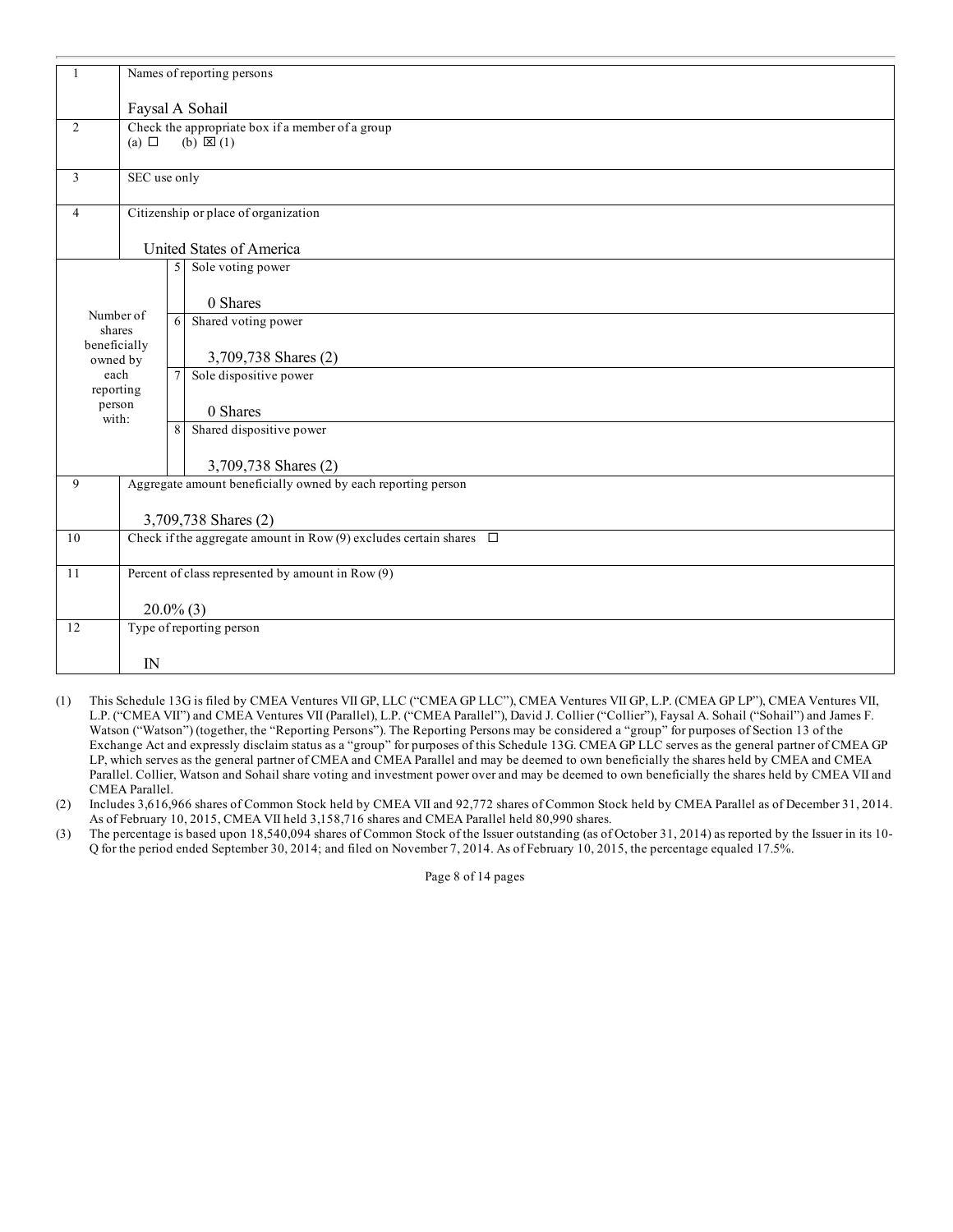| Item $1(a)$ . | Name of Issuer:<br>Ardelyx, Inc.                                                                                                                                                                                                                                                                                                                                      |  |  |  |  |  |  |  |  |
|---------------|-----------------------------------------------------------------------------------------------------------------------------------------------------------------------------------------------------------------------------------------------------------------------------------------------------------------------------------------------------------------------|--|--|--|--|--|--|--|--|
| Item $1(b)$ . | Address of Issuer's Principal Executive Offices:<br>34175 Ardenwood Blvd.<br>Fremont, California 94555                                                                                                                                                                                                                                                                |  |  |  |  |  |  |  |  |
| Item $2(a)$ . | Name of Person Filing:<br>This Schedule 13G is being jointly filed by:                                                                                                                                                                                                                                                                                                |  |  |  |  |  |  |  |  |
|               | CMEA Ventures VII GP, LLC ("CMEA GP LLC")<br>CMEA Ventures VII GP, L.P. ("CMEA GP LP")<br>CMEA Ventures VII, L.P. ("CMEA VII")<br>CMEA Ventures VII Parallel), L.P. ("CMEA Parallel")<br>David J. Collier ("Collier")<br>James F. Watson ("Watson")<br>Faysal A. Sohail ("Sohail")                                                                                    |  |  |  |  |  |  |  |  |
| Item $2(b)$ . | Address of Principal Business Office, or, if none, Residence:<br>CMEA Capital<br>One Letterman Drive, Building C, Suite CM 500<br>San Francisco, CA 94129                                                                                                                                                                                                             |  |  |  |  |  |  |  |  |
| Item $2(c)$ . | Citizenship:                                                                                                                                                                                                                                                                                                                                                          |  |  |  |  |  |  |  |  |
|               | <b>CMEA GP LLC</b><br>Delaware Limited Liability Company<br>$\blacksquare$<br>Delaware Limited Partnership<br><b>CMEA GPLP</b><br>Delaware Limited Partnership<br><b>CMEA VII</b><br><b>CMEA</b> Parallel<br>Delaware Limited Partnership<br>$\blacksquare$<br>United States citizen<br>Collier<br>United States citizen<br>Watson<br>Sohail<br>United States citizen |  |  |  |  |  |  |  |  |
| Item $2(d)$ . | Title of Class of Securities:<br>Common Stock, \$0.0001 par value per share                                                                                                                                                                                                                                                                                           |  |  |  |  |  |  |  |  |
| Item $2(e)$ . | <b>CUSIP No.:</b><br>039697107                                                                                                                                                                                                                                                                                                                                        |  |  |  |  |  |  |  |  |
| Item 3.       | Not Applicable.                                                                                                                                                                                                                                                                                                                                                       |  |  |  |  |  |  |  |  |

Page 9 of 14 pages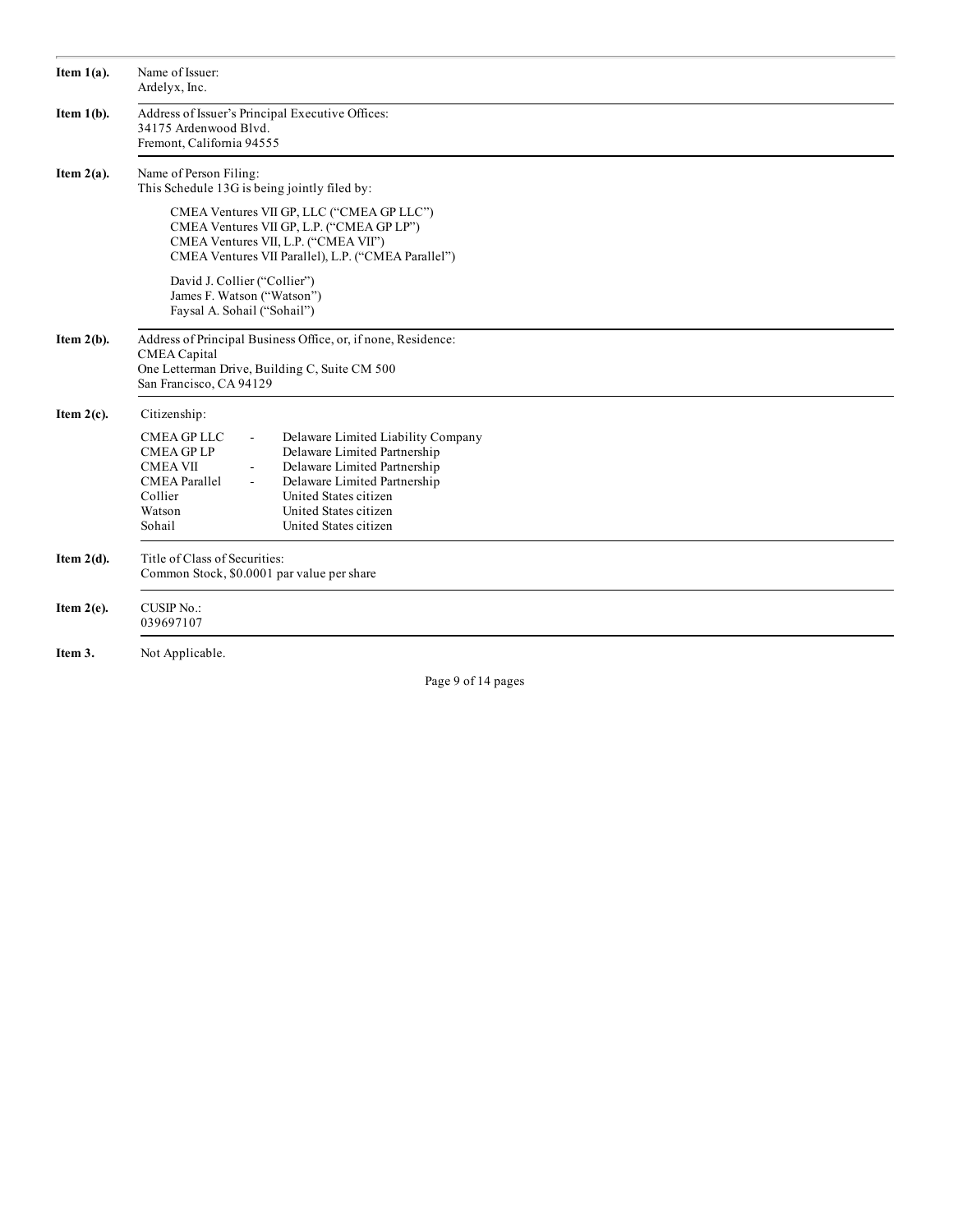#### **Item 4. Ownership**

|                      | <b>Shares Held</b> | Sole<br>Voting | Shared<br>Voting | Sole<br><b>Dispositive</b> | <b>Shared</b><br><b>Dispositive</b> | Beneficial | Percentage |
|----------------------|--------------------|----------------|------------------|----------------------------|-------------------------------------|------------|------------|
| <b>CMEA Entity</b>   | <b>Directly</b>    | Power          | Power            | Power                      | Power                               | Ownership  | of Class   |
| <b>CMEA VII</b>      | 3.616.966          |                | 3.709.738        |                            | 3.709.738                           | 3.709.738  | 20%        |
| <b>CMEA Parallel</b> | 92.772             |                | 3.709.738        |                            | 3.709.738                           | 3.709.738  | 20%        |

As of February 10, 2015, CMEA VII held 3,158,716 shares and CMEA Parallel held 80,990 shares and the percentage of class equaled 17.5%.

### **Item 5. Ownership of Five Percent or Less of a Class.**

If this statement is being filed to report the fact that as of the date hereof, the Reporting Persons have ceased to be the beneficial owner of more than five percent of the class of securities, check the following:  $\square$ 

#### **Item 6. Ownership of More than Five Percent on Behalf of Another Person**

Not applicable

Item 7. Identification and Classification of the Subsidiary Which Acquired the Security Being Reported on By the Parent Holding Company or **Control Person**

Not applicable

## **Item 8. Identification and Classification of Members of the Group**

Not applicable

## **Item 9. Notice of Dissolution of Group**

Not applicable

Page 10 of 14 pages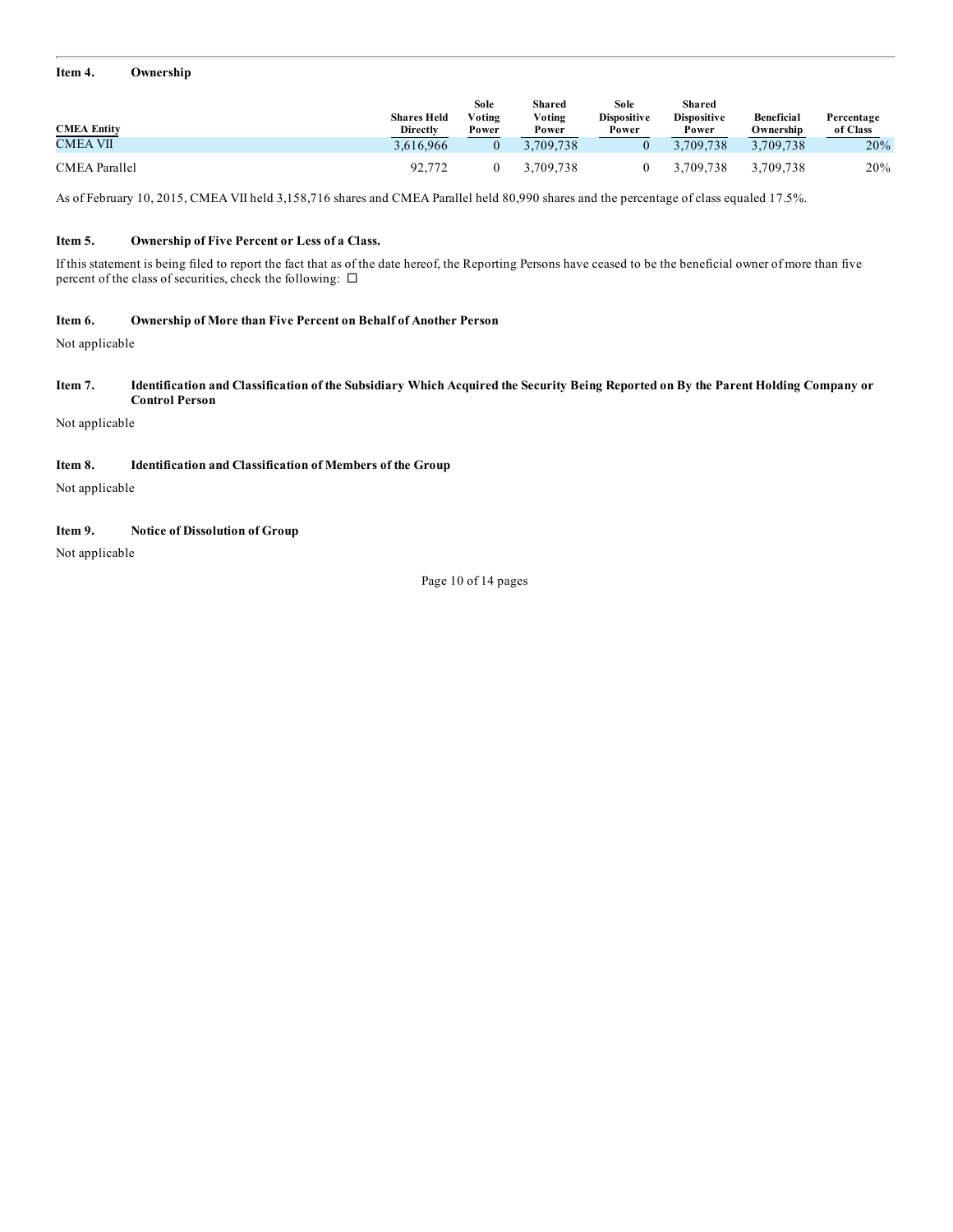#### **Item 10. Certifications**

By signing below I certify that, to the best of my knowledge and belief, the securities referred to above were acquired and are held in the ordinary course of business and were not acquired and are not held for the purpose of or with the effect of changing or influencing the control of the issuer of the securities and were not acquired and are not held in connection with or as a participant in any transaction having that purpose or effect.

Page 11 of 14 pages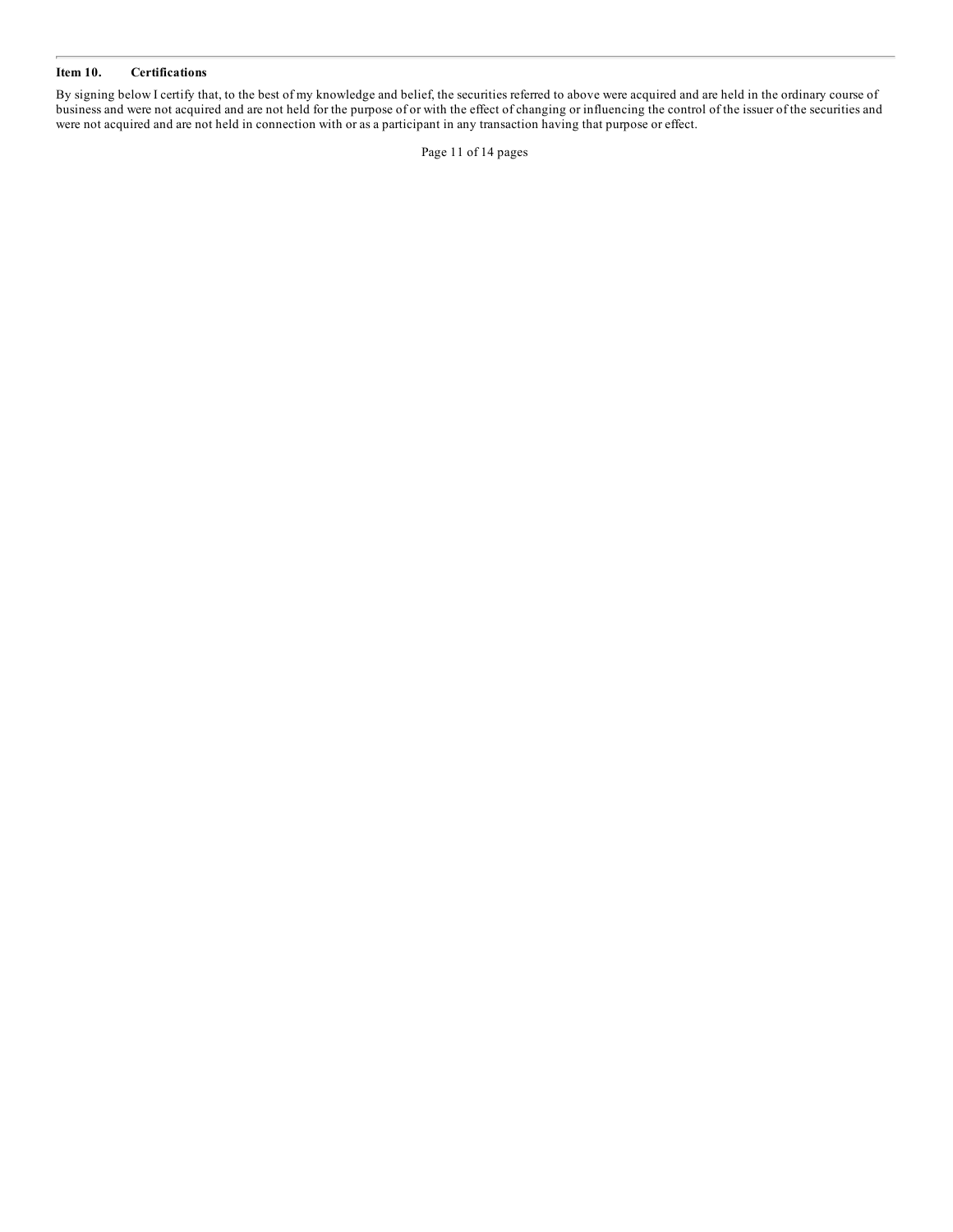#### **SIGNATURE**

After reasonable inquiry and to the best of my knowledge and belief, I certify that the information set forth in this statement is true, complete and correct.

Dated: February 12, 2015

## **CMEA Ventures VII GP, LLC**

By: /s/ David J. Collier David J. Collier, Manager

## **CMEA Ventures VII GP, L.P.**

- By: CMEA Ventures VII GP, LLC Its: General Partner
- 
- By: /s/ David J. Collier David J. Collier, Manager

## **CMEA Ventures VII, L.P.**

- By: CMEA Ventures VII GP, L.P. Its: General Partner
- 
- By: CMEA Ventures VII GP, LLC
- Its: General Partner
- By: /s/ David J. Collier David J. Collier, Manager

## **CMEA Ventures VII (Parallel), L.P.**

By: CMEA Ventures VII GP, L.P. Its: General Partner

By: CMEA Ventures VII GP, LLC Its: General Partner

By: /s/ David J. Collier David J. Collier, Manager

/s/ David J. Collier David J. Collier

/s/ James F. Watson James F. Watson

/s/ Faysal A. Sohail Faysal A. Sohail

Page 12 of 14 pages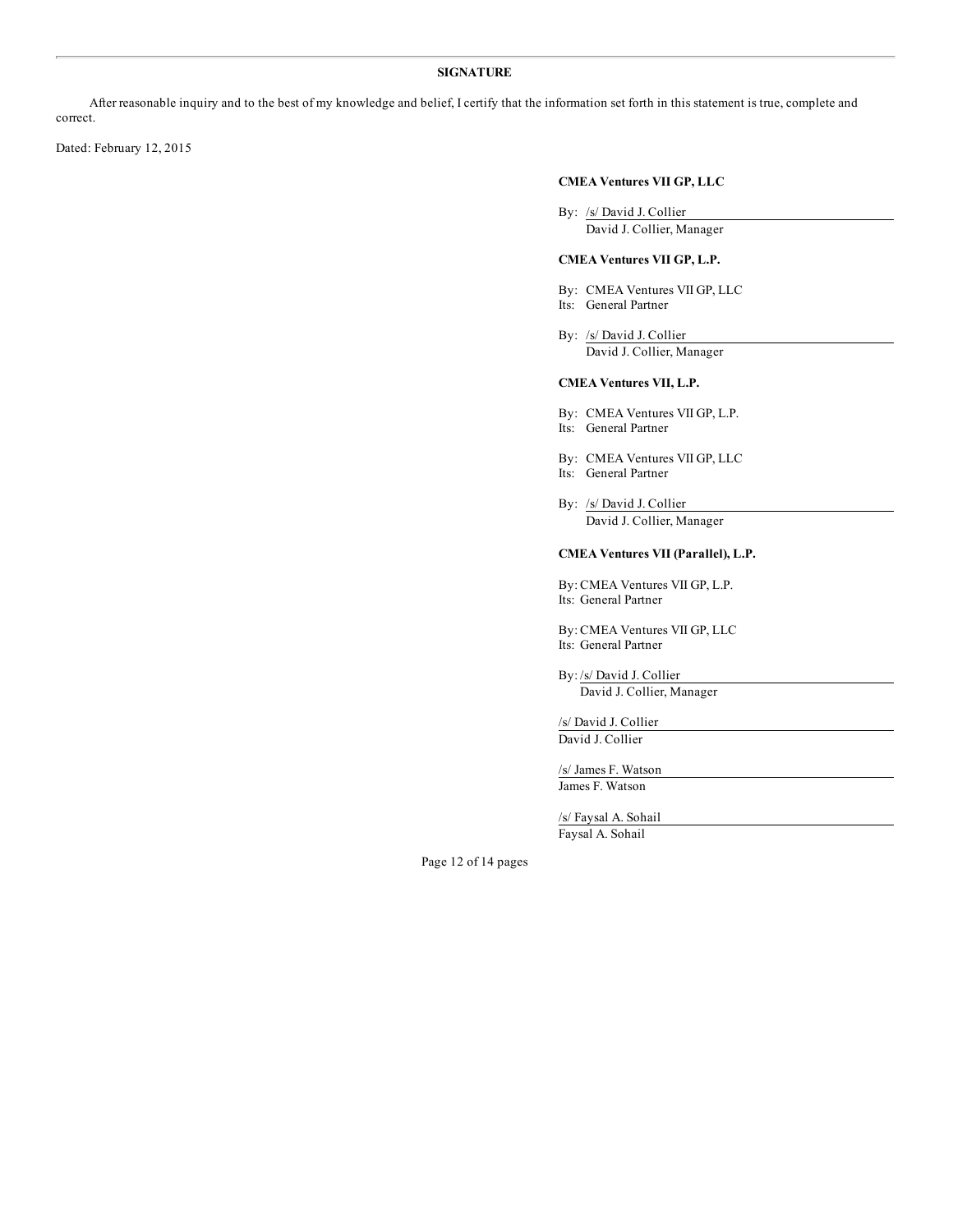## **Exhibit No.**

99.1 Agreement pursuant to 13d-1(k)(1) among CMEA Ventures VII GP, LLC, CMEA Ventures VII, GP, L.P., CMEA Ventures VII, L.P. and CMEA Ventures VII (Parallel), L.P.

Page 13 of 14 pages